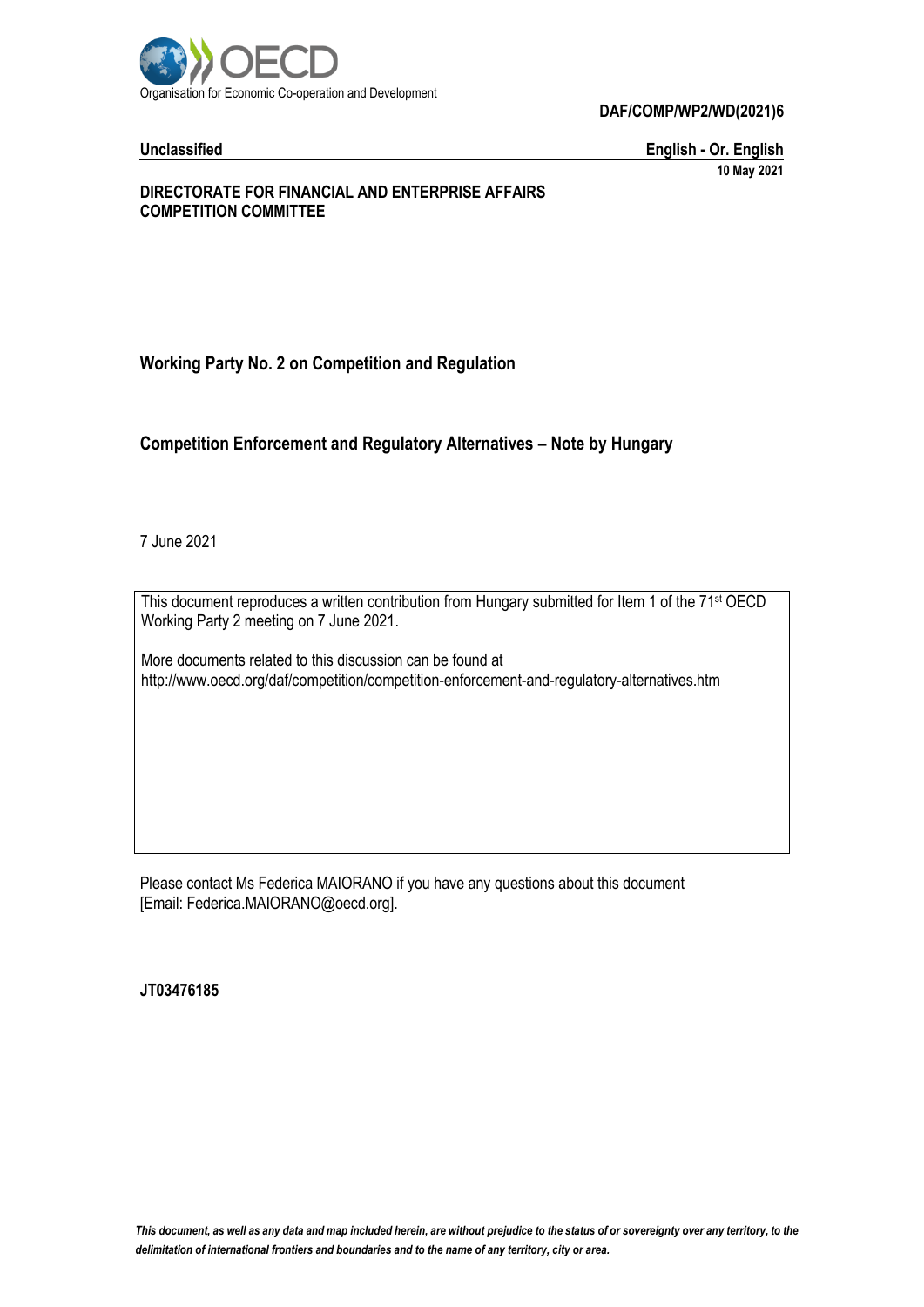# *Hungary*

# **1. Competition enforcement and its impact on economic regulation**

In this section we focus on examples taken from the financial sector, as these illustrate a number of ways in which competition enforcement may provide invaluable inputs to regulation.

# **1.1. Enforcement actions preceding regulation in the bank card market**

2. Enforcement proceedings of the GVH with respect to card payments played an important role in the evolution of domestic interchange fee regulation in Hungary.

3. Between 2005-2010, payment cards developed into an important instrument in domestic payments. However, certain anomalies emerged in the development of the market, especially on the acquiring side: while the proliferation of bank cards increased rapidly, the number of POS terminals necessary to perform card payments only increased slowly. Consequently, a number of market problems and competition issues arose in relation to payment cards, especially concerning multilateral interchange fees (MIF) and card acquiring. This resulted in the market being subject to both enforcement actions (competition investigations) by the GVH and regulation.

4. Firstly, the GVH investigated the conduct of the banks that set the MIF in a uniform manner.<sup>1</sup> The investigation concluded in 2009 that the agreement of the banks supported by the card schemes (Mastercard and Visa) was unlawful. It is worth noticing that besides several EU antitrust enforcement procedures on interchange fees, a lengthy appeal procedure – involving a preliminary ruling by the European Court of Justice<sup>2</sup> – followed the infringement decision of the GVH. As a result of the proceedings, the Supreme Court of Hungary referred the case back to the GVH at the end of 2020.<sup>3</sup>

5. The GVH also carried out proceedings against MasterCard in order to establish whether it had breached the prohibition against the abuse of a dominant position when it set the MIF at a considerably higher level than its main competitor (Visa). $4$  This infringement decision was repealed by the Supreme Court of Hungary<sup>5</sup>.

6. As these examples illustrate, several obstacles had to be overcome to solve the issues related to the MIF. The main concern with the MIF was its perceived high level and its adverse effects on card acquiring and the overall cost-efficiency of the payment systems.

 $2$  C-228/18 – Budapest Bank and Others

<https://curia.europa.eu/juris/liste.jsf?language=en&td=ALL&num=C-228/18>

 $3$  For the judgment of the Supreme Court of Hungary, see (in Hungarian language): [https://gvh.hu/dontesek/birosagi\\_dontesek/archiv/birosagi\\_dontesek\\_2008/vj-182008680](https://gvh.hu/dontesek/birosagi_dontesek/archiv/birosagi_dontesek_2008/vj-182008680) <sup>4</sup> For an English language summary of the case, see:

 $<sup>1</sup>$  For an English language summary of the case, see:</sup>

[https://www.gvh.hu/pfile/file?path=/sajtoszoba/sajtokozlemenyek/sajtokozlemenyek/2009](https://www.gvh.hu/pfile/file?path=/sajtoszoba/sajtokozlemenyek/sajtokozlemenyek/2009-es_sajtokozlemenyek/sk_18_2008_lezart_MIF_hatteranyag_a_pdf.pdf&inline=true) [es\\_sajtokozlemenyek/sk\\_18\\_2008\\_lezart\\_MIF\\_hatteranyag\\_a\\_pdf.pdf&inline=true](https://www.gvh.hu/pfile/file?path=/sajtoszoba/sajtokozlemenyek/sajtokozlemenyek/2009-es_sajtokozlemenyek/sk_18_2008_lezart_MIF_hatteranyag_a_pdf.pdf&inline=true)

[https://www.gvh.hu/en/press\\_room/press\\_releases/press\\_releases\\_2016/mastercard\\_abused\\_its\\_do](https://www.gvh.hu/en/press_room/press_releases/press_releases_2016/mastercard_abused_its_dominant_position) [minant\\_position](https://www.gvh.hu/en/press_room/press_releases/press_releases_2016/mastercard_abused_its_dominant_position)

<sup>&</sup>lt;sup>5</sup> For the judgment of the Supreme Court of Hungary, see (in Hungarian language): [https://www.gvh.hu/pfile/file?path=/dontesek/birosagi\\_dontesek/birosagi\\_dontesek/birosagi\\_donte](https://www.gvh.hu/pfile/file?path=/dontesek/birosagi_dontesek/birosagi_dontesek/birosagi_dontesek_2012/vj046_2012_kuria&inline=true) sek<sup>2012/vj046</sup> 2012 kuria&inline=true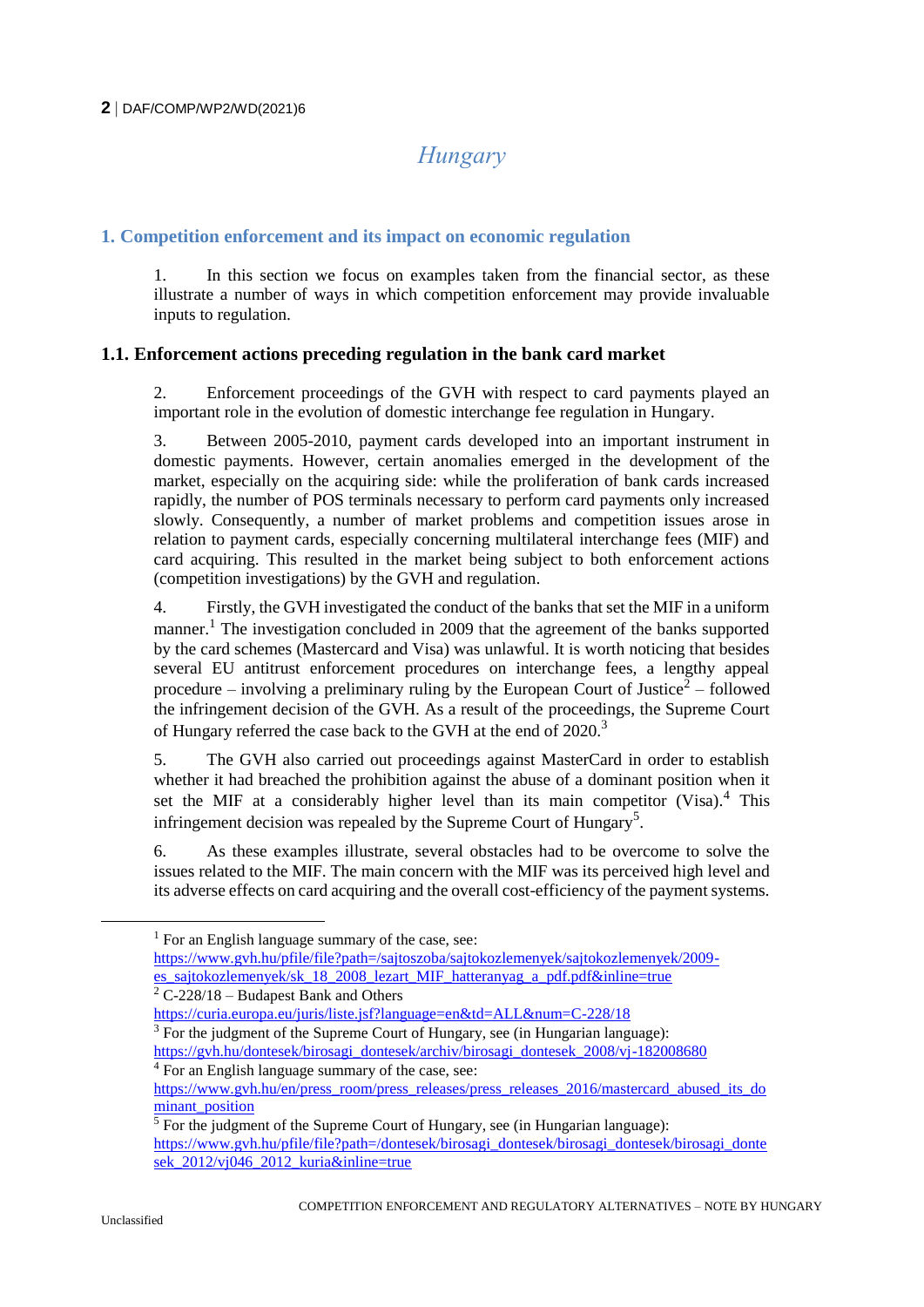As a two-sided market, the bank card industry has several peculiar features; in particular, it is primarily driven by the issuing side, and competitive forces may drive prices up instead of having a downward pressure on price levels.

7. To ease the above-mentioned problems with respect to MIF, several regulatory initiatives were introduced regarding card payments. As early as 2009, the Hungarian Parliament planned to adopt a law capping both interchange fees and merchant service charges, but the law with respect to MIF did not enter into force (while the regulation on merchant service charges failed and was swiftly repealed). In 2011, the Hungarian National Bank (MNB) became increasingly aware of the problems on the payment card market. The  $MNB - with the support of the GVH - approached the government with a proposal to cap$ interchange fees. After several rounds of consultation between the GVH, the MNB and the Ministry for National Economy, a law was proposed and later passed to cap the domestic interchange fees at a level of 0.2% for debit card transactions and 0.3% for credit card transactions. The European Union later introduced similar regulation, which replaced the Hungarian law on interchange fees.<sup>6</sup>

8. Following the entry into force of the Hungarian (and later the European) interchange fee regulation, the GVH carried out a sector inquiry into the card acquiring market.<sup>7</sup> One of the main aims of the sector inquiry was to investigate the effects of the MIF regulation on the costs of card acquiring. The extensive data gathering and analysis clearly demonstrated that regulation decreased the costs of merchants; therefore, it had positive effects on card acquiring.

9. The example of interchange fees illustrates that certain market failures may be addressed by regulation more effectively compared to competition enforcement when the latter – due to market specificities or other factors – cannot successfully (or at least not in a timely manner) address the underlying issues. It must be added that even in such scenarios, competition enforcement may provide invaluable inputs to the formulation of the regulatory solution.

# **1.2. Sector inquiry – customer mobility in retail banking<sup>8</sup>**

10. The card market is not the only segment of the financial services sector in which the GVH played an active role in identifying competition problems and recommending regulatory solutions.

11. In the wake of the financial crisis the GVH was in the process of conducting a sector inquiry on customer mobility in retail banking. Of particular interest were unilateral modifications of contractual terms and asymmetric benefits in long-term contractual relationships, which took on increased importance when consumers were faced with swiftly increasing mortgage payments and deteriorating contractual conditions.

12. The GVH identified four factors that distorted competition and made it more onerous to have ample information about financial products and to switch between service providers and products. The GVH, after consulting financial regulators and the association

 $<sup>7</sup>$  For an English language summary, see:</sup>

COMPETITION ENFORCEMENT AND REGULATORY ALTERNATIVES – NOTE BY HUNGARY

 $6$  Regulation (EU) 2015/751 of the European Parliament and of the Council of 29 April 2015 on interchange fees for card-based payment transactions

[https://www.gvh.hu/en/press\\_room/press\\_releases/press\\_releases\\_2019/the\\_hungarian\\_competitio](https://www.gvh.hu/en/press_room/press_releases/press_releases_2019/the_hungarian_competition_authority_has_issued_a_n) [n\\_authority\\_has\\_issued\\_a\\_n](https://www.gvh.hu/en/press_room/press_releases/press_releases_2019/the_hungarian_competition_authority_has_issued_a_n)

<sup>8</sup> For an English language summary, see:

[https://www.gvh.hu/pfile/file?path=/sajtoszoba/sajtokozlemenyek/sajtokozlemenyek/2009](https://www.gvh.hu/pfile/file?path=/sajtoszoba/sajtokozlemenyek/sajtokozlemenyek/2009-es_sajtokozlemenyek/sk_2009_02_09_agazativizsgalat_bankvaltas_a_pdf.pdf&inline=true) [es\\_sajtokozlemenyek/sk\\_2009\\_02\\_09\\_agazativizsgalat\\_bankvaltas\\_a\\_pdf.pdf&inline=true](https://www.gvh.hu/pfile/file?path=/sajtoszoba/sajtokozlemenyek/sajtokozlemenyek/2009-es_sajtokozlemenyek/sk_2009_02_09_agazativizsgalat_bankvaltas_a_pdf.pdf&inline=true)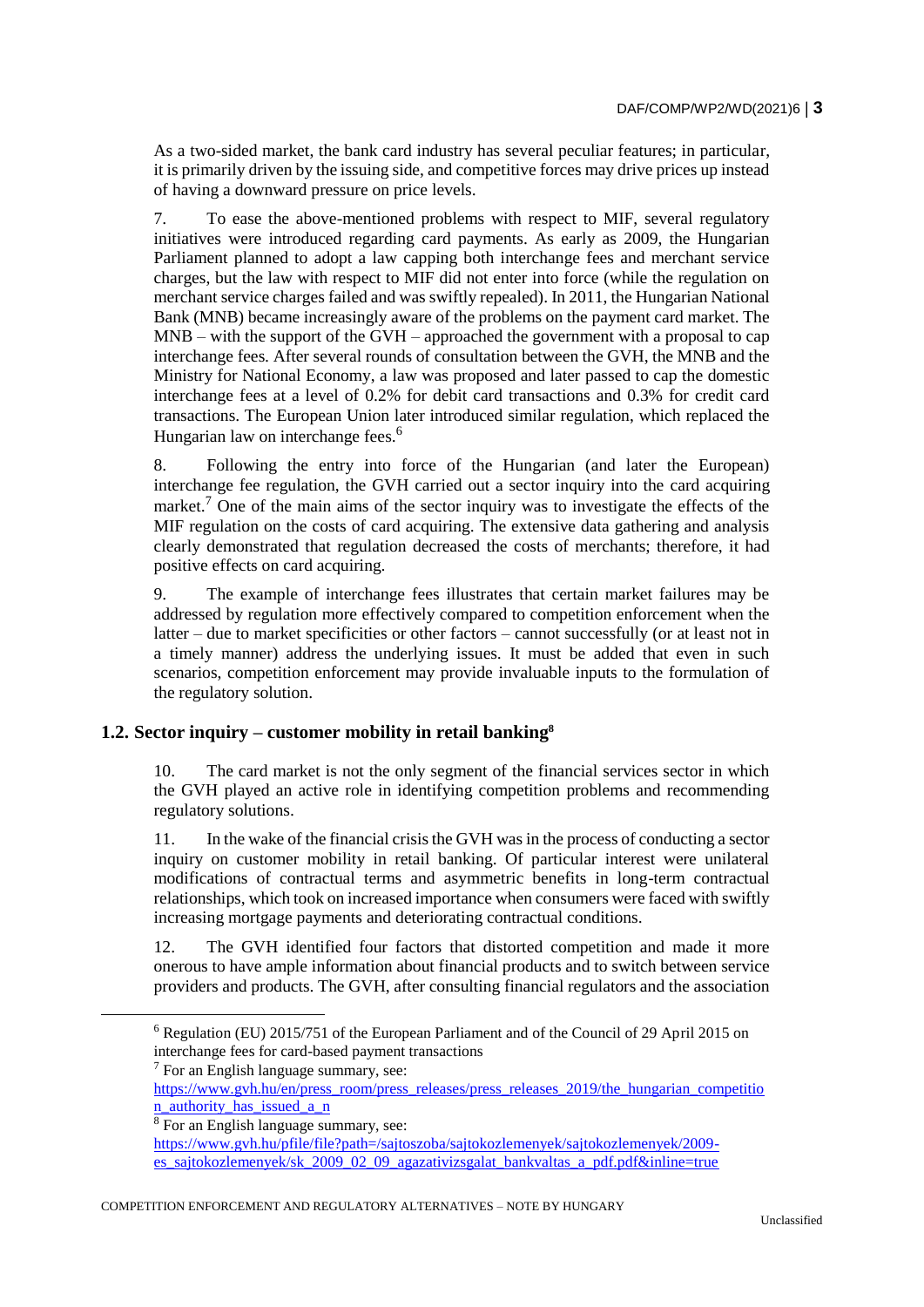#### **4** DAF/COMP/WP2/WD(2021)6

of banks, proposed that amendments should be made to the regulation of the market in order to remedy the four below-mentioned identified problems, mainly connected to "lockin" effects.

- 1. The financial institutions' practice of unilaterally modifying contractual terms, which was undermining the natural restraints that could mitigate the problem of asymmetric contractual terms. The GVH found that unilateral modifications were applied too broadly, and consumers were not provided with an opportunity to challenge them. To remedy this situation, the GVH proposed the adoption of legal provisions which would only allow contractual terms to be unilaterally modified in cases where objectively verifiable events – external to the operation of the financial institution – made such modification necessary.
- 2. The GVH also found that consumers switching between providers were faced with significant direct expenses as a result. According to the calculations of the GVH, these expenses were particularly high, amounting to at least 4-10% of the net present value of the loans under investigation. To solve the problem, the GVH proposed that a ceiling should be set in relation to one of the most important cost factors of switching, namely concerning the early repayment fee.
- 3. The GVH observed a lack of price transparency in relation to financial services. To remedy this, the GVH proposed that an independent, verifiable product-comparison website should be set-up. The GVH also proposed that foreign currency risk should be calculated into the Annual Percentage Rate.
- 4. After assessing the effect of subsidised loans, the GVH found that the nontransferable nature of state subsidies for mortgage loans enhanced contractual asymmetry to the benefit of lenders. If a consumer decided to switch between banks with respect to his/her subsidised mortgage, he/she could only do so under normal conditions, without being able to transfer the benefit of the state subsidy. The GVH proposed that state subsidies should be transferable, allowing consumers with statesubsidised loans to switch between banks.

13. After the GVH made its proposals, the relevant laws were modified by the Hungarian Parliament, incorporating the proposals elaborated above.<sup>9</sup>

# **2. Overlaps between Competition Law Enforcement and Economic Regulation**

# **2.1. Obligations for coordination**

14. Hungarian law provides for compulsory coordination between the competition authority and sectoral regulators in a number of areas.

15. For instance, the law on electronic communication provides<sup>10</sup> that the telecommunication regulator shall consult and obtain the opinion of the GVH in procedures a) for defining the relevant markets of the electronic communications sector; b) for the identification of service providers with significant market power; and c) for defining the obligations conferred upon these service providers.

<sup>&</sup>lt;sup>9</sup> For an English language press release on the relevant changes, see: http://www.gvh.hu/en/press\_room/press\_releases/press\_releases\_2009/5754\_en\_the\_amendment of the law will result in increased competition of banks for consumers.html

<sup>&</sup>lt;sup>10</sup> Act C of 2003 on Electronic Communications, Section 20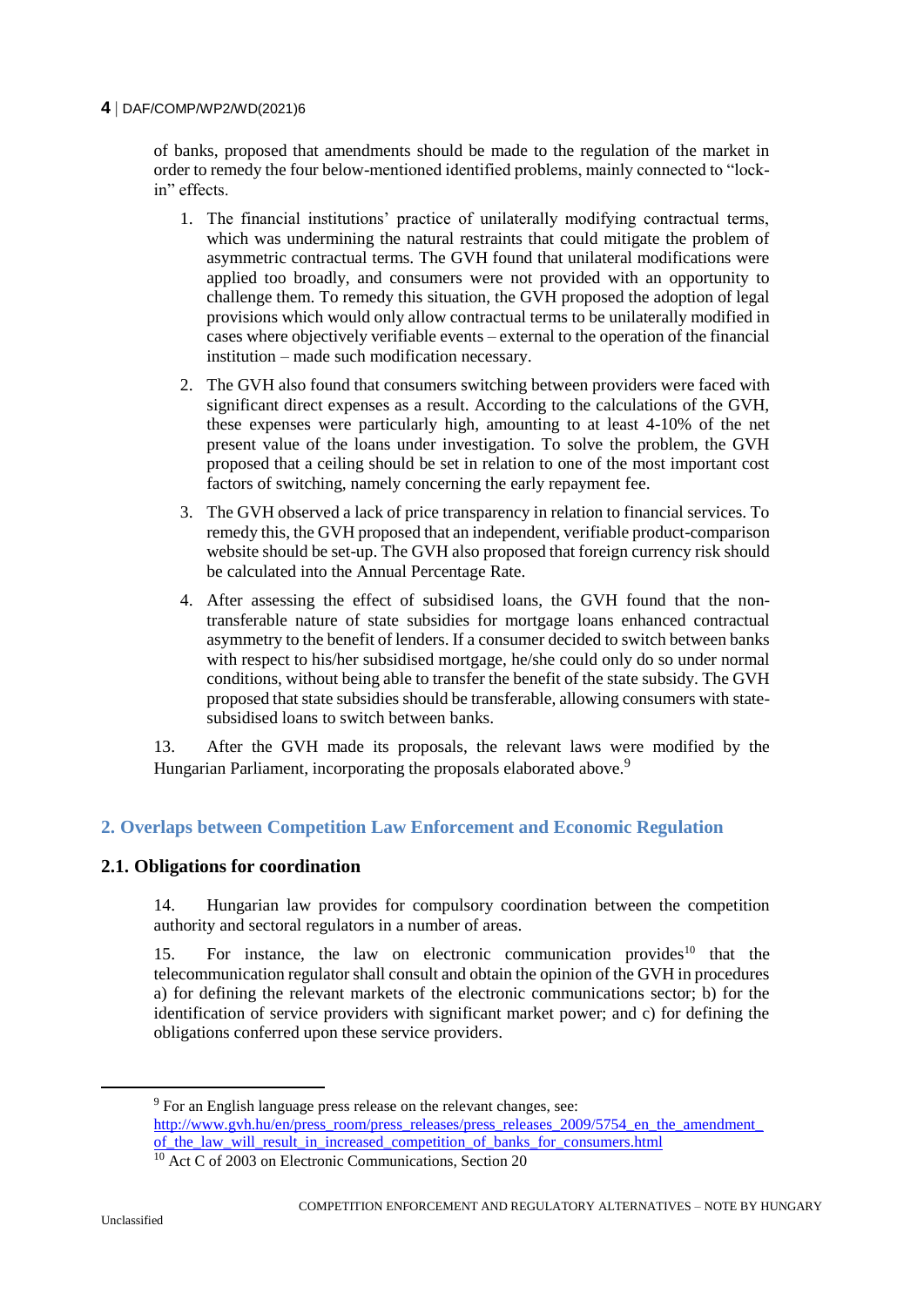16. The law on media stipulates<sup>11</sup> that the GVH has a similar obligation in mediarelated merger cases towards the telecommunication regulator: the GVH shall obtain the opinion of the Media Regulator concerning concentrations involving firms bearing editorial responsibility and whose primary objective is to distribute media content to the general public via an electronic communications network or a printed press product.

17. There are similar obligations in other sectors as well. For example, the law concerning electricity market provides<sup>12</sup> that the sectoral regulator must seek and consider the opinion of the GVH in its proceedings for the identification of authorised operators with significant market power and for defining the obligations conferred upon these operators.

18. The cooperation obligations serve as a tool to harmonise the approach of the competition authority and the sectoral regulators, thereby also facilitating legal certainty for stakeholders.

### **2.2. The benefits of voluntary cooperation**

19. The GVH places special emphasis on voluntary cooperation with sector regulators. During 2020-2021, several cooperation agreements between the GVH and other authorities have been renewed and updated (including those with the financial, energy and pharma regulators). $^{13}$ 

20. The cooperation agreements – while differing in detail – serve similar objectives. One of the main goals of such agreements is to provide enhanced and accelerated cooperation between the competition enforcer and the sectoral regulators with respect to the relevant proceedings of the authorities, in addition to the compulsory cooperation requirements stipulated by the law. This can provide an excellent opportunity for the competition authority to channel the sectoral knowledge and expertise of the sectoral regulators into its activities, including competition enforcement and sector inquiries.

21. The GVH is currently carrying out two sector inquiries: one covers the television broadcasting and distribution markets,  $^{14}$  while the other investigates beverage procurement practices of the HoReCa sector.<sup>15</sup> During these sector inquiries the GVH also cooperates with sectoral regulators.

22. Voluntary cooperation may facilitate the adoption of a common approach to infringements identified in certain markets. Cooperation agreements often provide means to discuss competition problems noticed by the GVH or its counterparts and to consider the best tools to address the issues (including legislative proposals or coordinated regulatory intervention).

<sup>&</sup>lt;sup>11</sup> Act CLXXXV of 2010 on Media Services and on the Mass Media, Section 171

<sup>&</sup>lt;sup>12</sup> Act LXXXVI of 2007 on Electric Energy, Section 162

 $13$  For a list of the cooperation agreements that have been concluded by the GVH, see (in Hungarian language): [https://www.gvh.hu/gvh/egyuttmukodesi\\_megallapodasok](https://www.gvh.hu/gvh/egyuttmukodesi_megallapodasok)

<sup>&</sup>lt;sup>14</sup> For an English language press release, see: [https://gvh.hu/en/press\\_room/press\\_releases/press](https://gvh.hu/en/press_room/press_releases/press-releases-2020/the-hungarian-competition-authority-has-launched-a-sector-inquiry-into-the-television-broadcasting-and-distribution-markets)[releases-2020/the-hungarian-competition-authority-has-launched-a-sector-inquiry-into-the](https://gvh.hu/en/press_room/press_releases/press-releases-2020/the-hungarian-competition-authority-has-launched-a-sector-inquiry-into-the-television-broadcasting-and-distribution-markets)[television-broadcasting-and-distribution-markets](https://gvh.hu/en/press_room/press_releases/press-releases-2020/the-hungarian-competition-authority-has-launched-a-sector-inquiry-into-the-television-broadcasting-and-distribution-markets)

<sup>&</sup>lt;sup>15</sup> For an English language press release, see: [https://www.gvh.hu/en/press\\_room/press\\_releases/press-releases-2020/the-hungarian-competition](https://www.gvh.hu/en/press_room/press_releases/press-releases-2020/the-hungarian-competition-authority-is-investigating-beverage-procurement--)[authority-is-investigating-beverage-procurement--](https://www.gvh.hu/en/press_room/press_releases/press-releases-2020/the-hungarian-competition-authority-is-investigating-beverage-procurement--)

COMPETITION ENFORCEMENT AND REGULATORY ALTERNATIVES – NOTE BY HUNGARY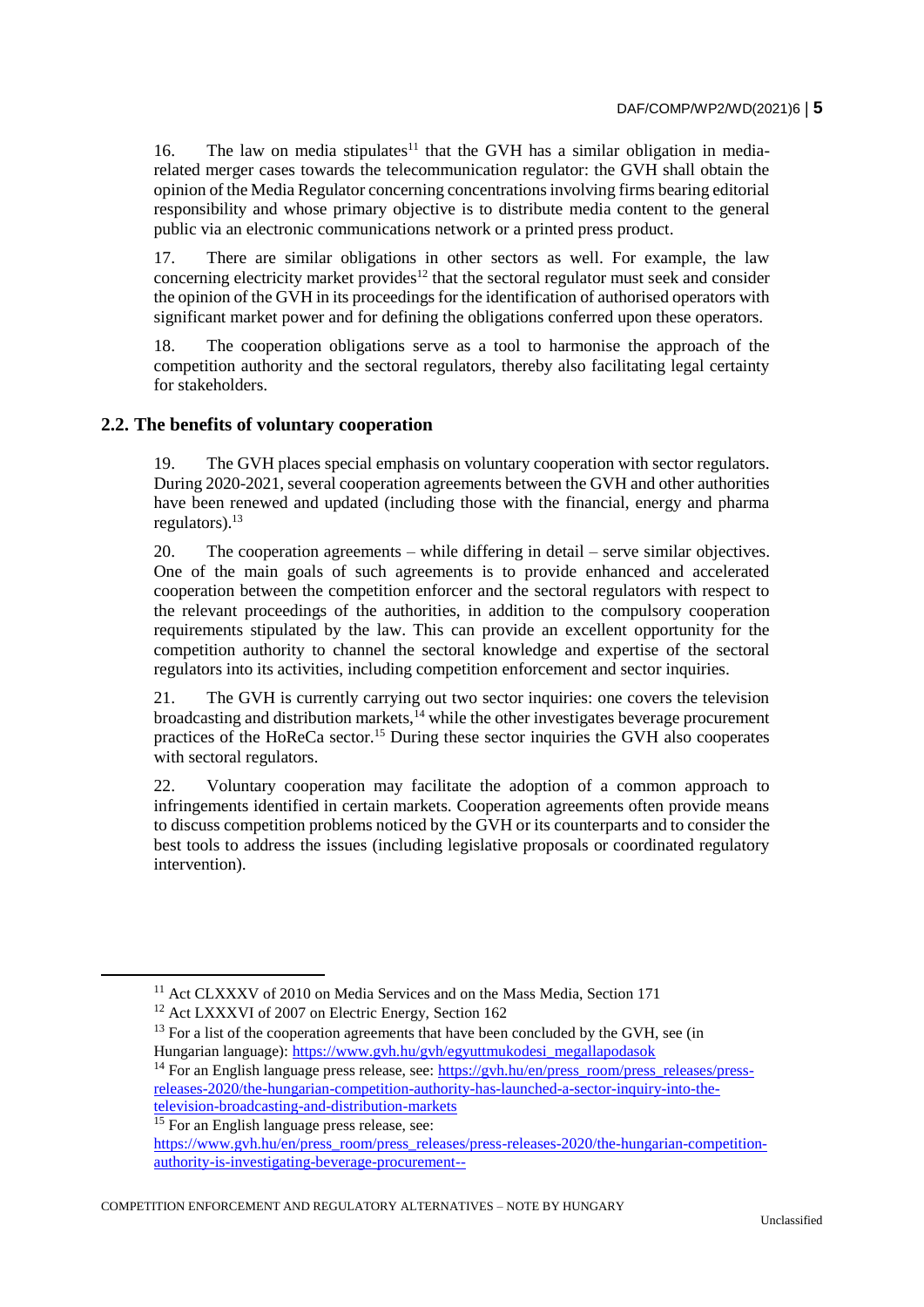# **2.3. Regulatory compliance versus antitrust infringement**

23. While competition law and sectoral regulations ultimately serve similar objectives, a particular conduct may well be in line with the latter and still infringe antitrust rules. We illustrate this phenomenon with two case examples of the GVH.

### *2.3.1. Blank copying levy case*

24. The overlap between intellectual property and antitrust law is well-known and dealt with in a number of competition law cases in various jurisdictions.

25. The EU Copyright Directive provides<sup>16</sup> that member states are allowed to provide for an exception or limitation to the reproduction right for certain types of reproduction of audio, visual and audio-visual material for private use, accompanied by fair compensation. The Hungarian Parliament decided to introduce a private use exception, together with a private copying levy scheme.<sup>17</sup> According to the law, the copying of copyrighted music, films, images and literary works is permitted for free for private purposes. However, "fair compensation" must be paid for this freedom in the form of a lump-sum remuneration which is payable on the sale of blank video and audio carrier media. The collection societies – authorised by law – determine the blank carrier media remuneration every year in their tariff announcements.<sup>18</sup> When determining the amount of the lump-sum fee to be paid for the blank carrier media remuneration, a mix of the copied content is taken into account and the calculation is based on the market researches and analyses made by the collecting societies.<sup>19</sup>

26. Although the annual tariff is prepared by the collecting societies, the list containing the actual fees must be examined by the sectoral regulator and confirmed by the competent minister. The GVH established in its investigation that the approval process focuses on IP related aspects and does not consider competition law aspects (including fair calculation of prices under Article 102). Therefore, while the annual tariffs are confirmed by the sectoral regulators, the competition authority may investigate the same conduct and find that the setting of fees breaches antitrust law.

27. The GVH in this particular case found that the collecting societies – authorised by law and having a joint legal monopoly to determine, collect and distribute the blank carrier media remuneration – had not, since 2007, made any adjustments to reflect the changes to content consumption habits (e.g. when specifying the fee, copying for music purposes remained well overvalued), with the result that the determination of the blank carrier media remuneration may have been distorted due to deficiencies in the methods of their market researches and economic analyses. Therefore, the conduct was capable of amounting to a collective abuse of dominance.

28. The parties offered commitments to remedy the concerns of the GVH. The GVH accepted the commitments in its decision and requested the parties to remedy the deficiencies present in their market research and economic analysis so that when they are determining the blank carrier media remuneration they can take into account the changes to content consumption patterns, even if this necessitates abandoning obsolete methods and employing new content consumption technologies.

<sup>16</sup> Directive 2001/29/EC of the European Parliament and of the Council of 22 May 2001 on the harmonisation of certain aspects of copyright and related rights in the information society, Article 2 (b)

<sup>&</sup>lt;sup>17</sup> Act LXXVI of 1999 on Copyright, Section 35

<sup>&</sup>lt;sup>18</sup> Act LXXVI of 1999 on Copyright, Section 20

<sup>&</sup>lt;sup>19</sup> Act XCIII of 2016 on Collective Management of Copyright and Related Rights, Section 148